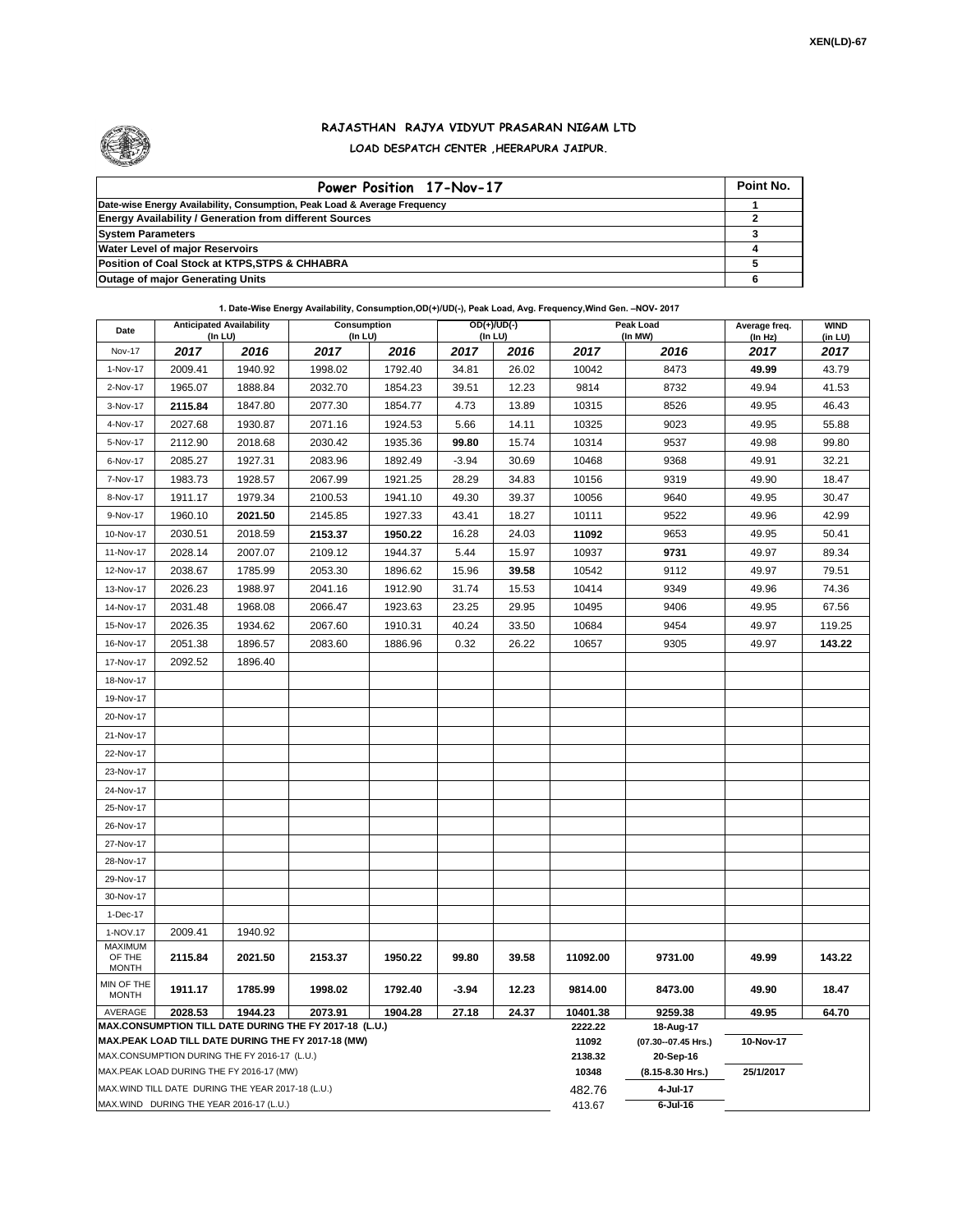## **2.Anticipated Availability/Generation From Different Sources**

| (In LU)        |                                                                 |                    |                    |                    |  |  |  |  |  |
|----------------|-----------------------------------------------------------------|--------------------|--------------------|--------------------|--|--|--|--|--|
| S.No.          | Sources Available to Rajasthan / Installed                      | Prior              | Prior              | Actual             |  |  |  |  |  |
|                | Capacity as on 30.09.2016                                       | assessment of I    | assessment of      | Energy             |  |  |  |  |  |
|                | (In MW)                                                         | Avail. For next    | Avail.             | Received           |  |  |  |  |  |
|                |                                                                 | Dav                | 16-Nov-17          |                    |  |  |  |  |  |
| 1              | KTPS (1240/1240)                                                | 271.00             | 271.00             | 230.54             |  |  |  |  |  |
| $\overline{2}$ | STPS (1500/1500)                                                | 275.00             | 275.00             | 219.39             |  |  |  |  |  |
| 3              | DHOLPUR GAS CCPP (330/330)                                      | 0.00               | 0.00               | 31.73              |  |  |  |  |  |
| 4              | RAMGARH (273.5/273.5)                                           | 34.00              | 37.00              | 31.84              |  |  |  |  |  |
| 5<br>6         | RAPP-A(200/200)<br>MAHI (140/140)                               | 41.00<br>0.00      | 41.00<br>0.00      | 42.34<br>6.35      |  |  |  |  |  |
| 7              | CHAMBAL (RPS+JS) (135.5/271)                                    | 38.62              | 38.62              | 34.55              |  |  |  |  |  |
| 8              | GIRAL LIGNITE (250/250)                                         | 0.00               | 0.00               | 0.00               |  |  |  |  |  |
| 9              | CHHABRA TPS 1000/1000)                                          | 221.00             | 167.00             | 314.46             |  |  |  |  |  |
| 10             | ADANI (TPS) + KALISINDH (TPS)                                   | 201.00             | 201.00             | 194.36             |  |  |  |  |  |
|                | (1200+1200/1320+1200)                                           |                    |                    |                    |  |  |  |  |  |
| 11<br>12       | WIND FARM (3980.40/4119.15)<br>SOLAR POWER(737.70/1295.70)      | 142.00<br>0.00     | 84.00<br>0.00      | 143.22<br>0.00     |  |  |  |  |  |
| 13             | CAPTIVE POWER PLANTS                                            | 0.00               | 0.00               | 0.00               |  |  |  |  |  |
| 14             | REGIONAL (INTRA STATE) O.A. (VLTPS)                             | 0.00               | 0.00               | 0.00               |  |  |  |  |  |
| 15             | <b>OPEN ACCESS</b>                                              | 22.50              | 25.15              | 24.81              |  |  |  |  |  |
| 16             | BIOMASS - (101.95/119.25)                                       | 2.00               | 2.00               | 2.10               |  |  |  |  |  |
| 17             | BARSINGHSAR LTPS(250/250)                                       | 54.00              | 54.00<br>201.00    | 53.97              |  |  |  |  |  |
| 18             | RAJWEST (1080/1080)<br><b>TOTAL (A): 1-18</b>                   | 201.00<br>1503.12  | 1396.77            | 141.05<br>1470.71  |  |  |  |  |  |
| 19             | <b>BBMB COMPLEX</b>                                             |                    |                    |                    |  |  |  |  |  |
|                | a) BHAKRA(230.79/1516.3)                                        | 22.31              | 21.77              | 21.77              |  |  |  |  |  |
|                | b) DEHAR (198/990)                                              | 8.08               | 7.63               | 7.77               |  |  |  |  |  |
|                | c) PONG (231.66/396)                                            | 25.68              | 26.25              | 25.97              |  |  |  |  |  |
|                | TOTAL: a TO c                                                   | 56.06              | 55.65              | 55.51              |  |  |  |  |  |
| 20             | <b>CENTRAL STATIONS</b><br>d) SINGRAULI (300/2000)              | 76.37              | 76.01              | 74.32              |  |  |  |  |  |
|                | e) RIHAND<br>(310.24/3000)                                      | 114.94             | 119.34             | 119.34             |  |  |  |  |  |
|                | f) UNCHAHAR-I(20/420)                                           | 2.48               | 2.47               | 1.23               |  |  |  |  |  |
|                | g) UNCHAHAR-II& III(61/630)                                     | 20.98              | 21.12              | 9.19               |  |  |  |  |  |
|                | h) INDIRA GANDHI STPS(JHAJHAR) 0.00/1500)                       | 0.00               | 0.00               | 0.00               |  |  |  |  |  |
|                | i) NCTPS DADRI St-II (43.22/980) + DADRI-TH                     | 14.06              | 14.22              | 4.91               |  |  |  |  |  |
|                | j) DADRI GAS (77/830)<br>(83.07/419)<br>k) ANTA                 | 3.15<br>0.00       | 3.07<br>0.00       | 2.11<br>0.00       |  |  |  |  |  |
|                | I) AURAIYA<br>(61.03/663)                                       | 0.00               | 0.00               | 0.00               |  |  |  |  |  |
|                | m) NAPP<br>(44/440)                                             | 9.67               | 9.77               | 9.77               |  |  |  |  |  |
|                | n) RAPP-B<br>(125/440)                                          | 34.27              | 34.18              | 34.18              |  |  |  |  |  |
|                | o) RAPP-C<br>(88/440)                                           | 19.62              | 19.62              | 19.62              |  |  |  |  |  |
|                | p) SALAL<br>(20.36/690)                                         | 0.76               | 0.79               | 0.79               |  |  |  |  |  |
|                | q) URI<br>(70.37/720)<br>r) TANAKPUR (10.86/94)                 | 2.89<br>1.05       | 2.75<br>1.10       | 2.69<br>1.02       |  |  |  |  |  |
|                | s) CHAMERA - (105.84/540)                                       | 3.14               | 3.14               | 3.14               |  |  |  |  |  |
|                | t) CHAMERA-II (29.01/300)                                       | 1.40               | 1.40               | 1.31               |  |  |  |  |  |
|                | u) CHAMERA-III (25.21/231)                                      | 0.93               | 0.93               | 0.93               |  |  |  |  |  |
|                | v) DHAULIGANGA (27/280)                                         | 1.47               | 1.60               | 1.45               |  |  |  |  |  |
|                | w) DULHASTI (42.42/390)                                         | 4.03               | 4.35               | 4.35               |  |  |  |  |  |
|                | x) SEWA (13/120)<br>y) NJPC (112.00/1500)+RAMPUR(31.808/412.02) | 0.26<br>9.14       | 0.26<br>9.13       | 0.26<br>9.13       |  |  |  |  |  |
|                | z) TEHRI (75/1000)                                              | 4.88               | 4.76               | 5.13               |  |  |  |  |  |
|                | aa) KOTESHWR (33.44/400) + PARBATI3 (56.73/520)                 | 6.22               | 6.22               | 6.22               |  |  |  |  |  |
|                | ab) TALA                                                        | 1.13               | 1.05               | 1.05               |  |  |  |  |  |
|                | ac) MUNDRA UMPP (380/4000)                                      | 56.32              | 64.05              | 62.53              |  |  |  |  |  |
|                | ad) SASAN (372/3960)                                            | 72.49              | 83.14              | 83.14              |  |  |  |  |  |
|                | ae) FRKKA+KHLGN+TLCHR (70.18/3940)                              | 22.79              | 23.68              | 13.66              |  |  |  |  |  |
|                | af) URS POWER(DADRITH-I)<br>TOTAL SCHEDULE(a TO af)             | 0.00<br>540.50     | 0.00<br>563.81     | 0.00<br>527.00     |  |  |  |  |  |
|                | LOSSES                                                          | $-33.51$           | $-34.83$           | $-32.92$           |  |  |  |  |  |
|                | NET SCHEDULED                                                   | 506.99             | 528.98             | 494.08             |  |  |  |  |  |
| 21             | BILATERAL (REG.) EXCL. BANKING                                  | 5.12               | 5.35               | $-3.57$            |  |  |  |  |  |
| 22             | BANKING                                                         | 15.90              | 15.90              | 15.90              |  |  |  |  |  |
| 23             | BILATERAL(INTER-REG.). EXCLUDING (ISOA &                        | 113.67             | 116.44             | 113.27             |  |  |  |  |  |
| 24             | BANKING)<br>INTER STATE OPEN ACCESS (BILATERAL+IEX)             | $-22.50$           | $-25.15$           | $-24.81$           |  |  |  |  |  |
|                |                                                                 |                    |                    |                    |  |  |  |  |  |
| 25             | <b>INDIAN ENERGY EXCHANGE</b>                                   | $-29.78$           | 17.70              | 17.70              |  |  |  |  |  |
|                | <b>TOTAL(B): (19 TO 25)</b>                                     | 589.40             | 654.61             | 612.56             |  |  |  |  |  |
|                | TOTAL GENERATION (A +B) : 1 TO 25                               |                    |                    | 2083.28            |  |  |  |  |  |
|                | OVER DRAWAL (+)/UNDER DRAWAL (-)                                |                    |                    | 0.32               |  |  |  |  |  |
|                | <b>GRAND TOTAL</b><br>LAST YEAR                                 | 2092.52<br>1896.40 | 2051.38<br>1896.57 | 2083.60<br>1886.97 |  |  |  |  |  |
|                |                                                                 |                    |                    |                    |  |  |  |  |  |